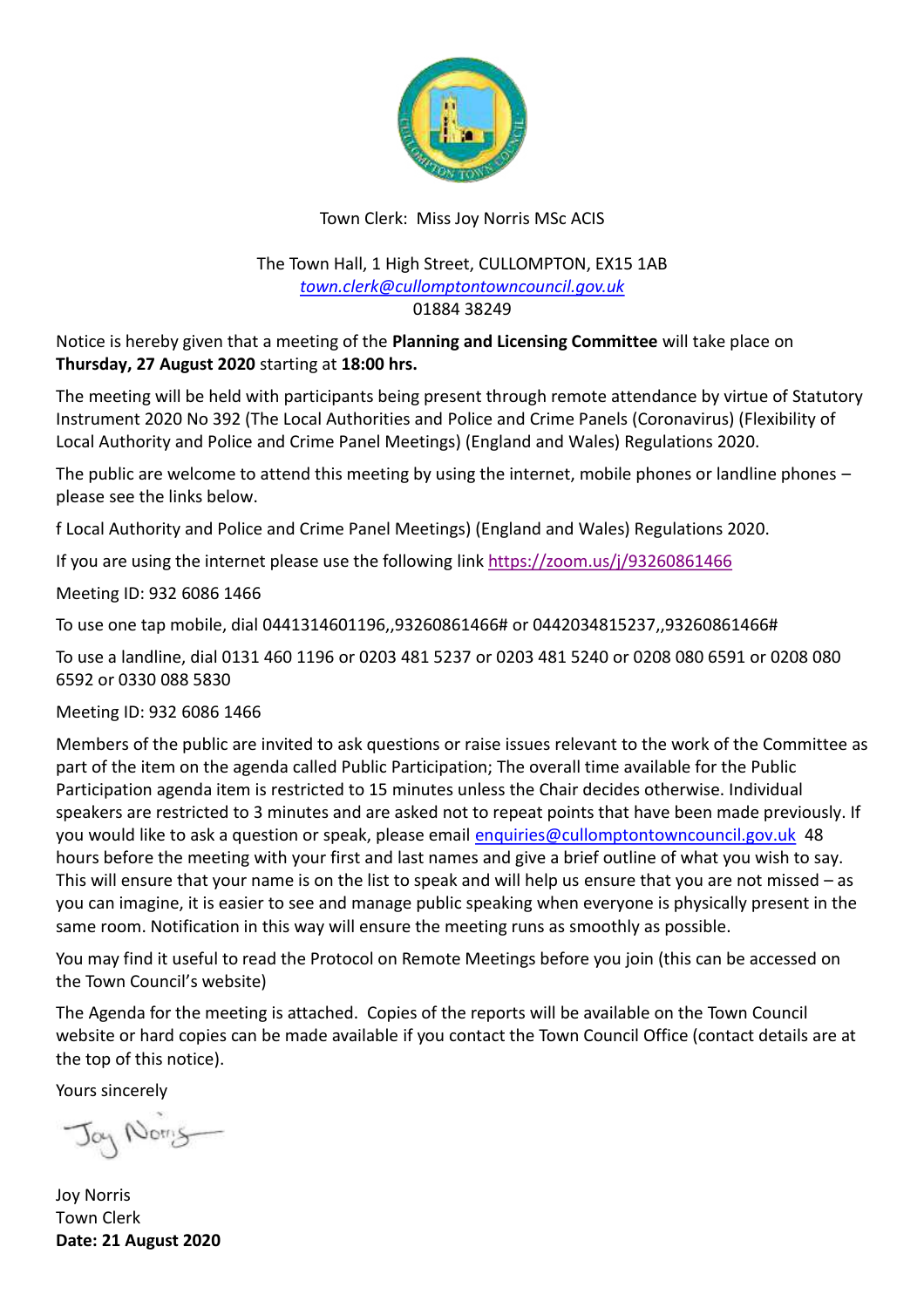# **AGENDA**

#### **Planning and Licensing Committee 27 August 2020**

**Committee Membership:** Councillors E Andrews, G Guest (Chair), K Haslett, J Johns, L Knight, J Lochhead, M Rowe and M Smith.

**PUBLIC PARTICIPATION:** 15 minutes is set aside as a specific agenda item to enable members of the public to bring issues relevant to the Committee to the attention of Councillors. Up to 3 minutes is allowed for each person. Members of the public will only be permitted to speak during the Public Participation agenda item.

#### 1. **Chair's Announcements**

The Chair may make announcements relevant to the work of the Committee. Note: Announcements are for information only and not for debate, discussion or questioning.

#### 2. **Apologies for Absence**:

To receive apologies for absence.

#### 3. **Declarations of Interests**:

To receive any Declarations of Interest from Councillors and Officers in respect of matters to be considered at this meeting, together with an appropriate statement regarding the nature of the interest.

Councillors and Officers are reminded of the requirement to declare any interest, including the type of interest, and reason for that interest, either at this stage of the meeting or as soon as they become aware of that interest.

#### 4. **Minutes**:

To agree the minutes of the Planning and Licensing Committee meeting held on 23 July 2020 (Supporting Paper A).

## 5. **Public Participation:**

15 minutes is set aside at the beginning of the meeting to enable members of the public to raise matters which are relevant to the work of the Committee. Up to 3 minutes is allowed for each question. It may not be possible to reply straightaway and the question may only be noted and a written response sent at a later date.

## 6. **Planning Matters**:

To consider and make comment on planning applications received for Cullompton 21, available to view at th[e Planning Portal:](https://planning.middevon.gov.uk/online-applications/search.do?action=simple&searchType=BuildingControl)

- a. 1 New Street, Cullompton [\(20/01109/HOUSE\)](https://planning.middevon.gov.uk/online-applications/applicationDetails.do?activeTab=documents&keyVal=QDTT66KS05K00). Replacement of wooden front door with white pvc door.
- b. 29 Hanover Gardens, Cullompton [\(20/01121/TPO\)](https://planning.middevon.gov.uk/online-applications/applicationDetails.do?activeTab=documents&keyVal=QDWV3KKS07T00). Application to crown lift tree 1 Oak tree by reducing 3 branches by 3.8m, 4.2m and 4.8m, protected by Tree Preservation Order 83/00003/TPO.
- c. Field Boundary adjacent to 30 and 32 St Georges' View, Cullompton [\(20/01271/TPO\)](https://planning.middevon.gov.uk/online-applications/applicationDetails.do?activeTab=documents&keyVal=QEWA2GKS07T00). Application to reduce the crowns of 5 Oak trees from target by approximately 5m and reduce lateral branches by 2-3m protected by Tree Preservation Order 13/00002/TPO.